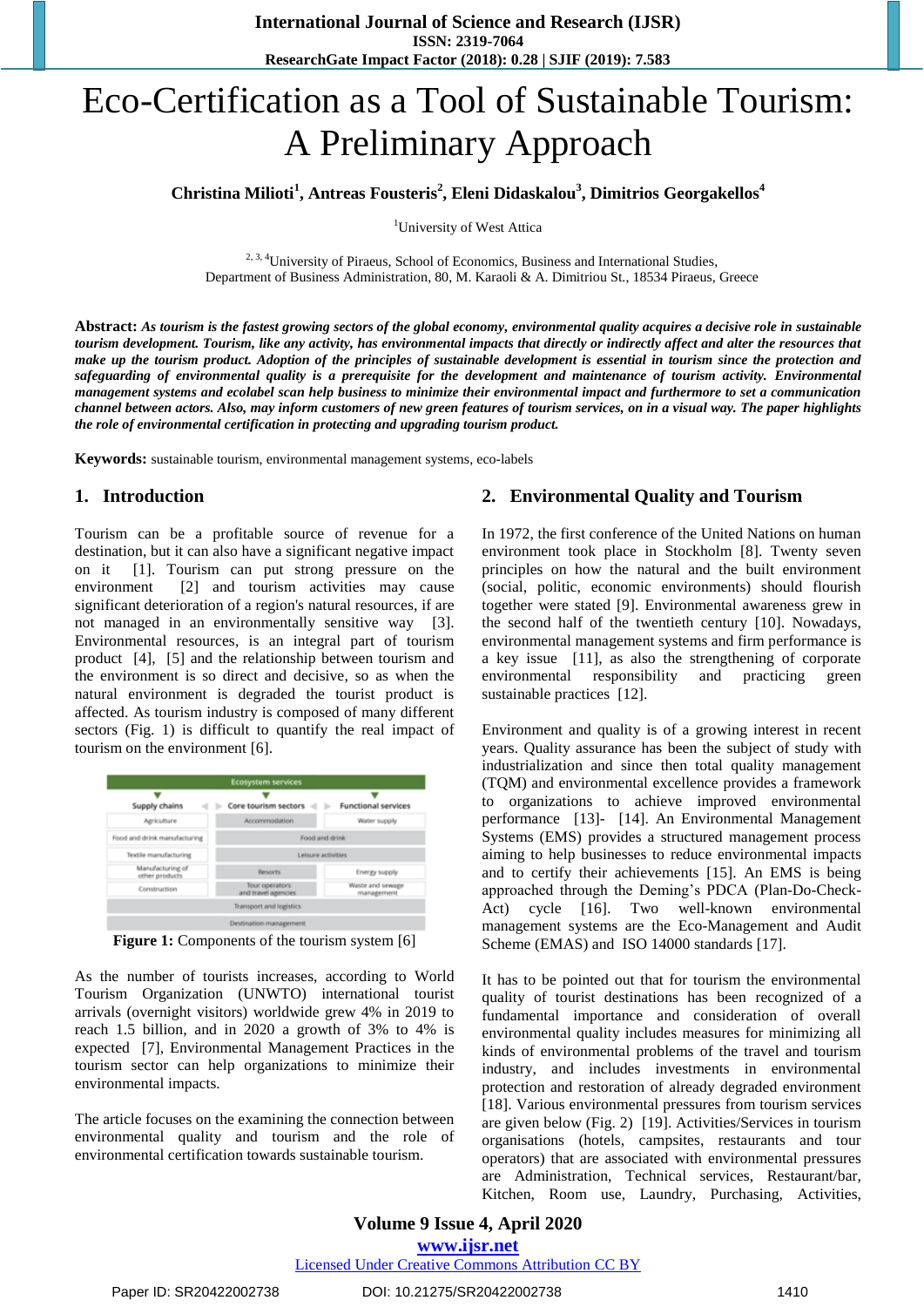Transport, Additional services, Building and construction [20].



\* lednict aspect<br>\*\* Can be both a direct and indirect aspect

**Figure 2:** Tourism service inputs and outputs [19]

In this context, we should consider both the concept of sustainability and sustainable tourism. Sustainability can be defined as the improvement of the quality of human life and exists in the inherent capacity of ecosystems to support their populations, thus taking actions simultaneously for biological system, economic system and social system [21]. In line with this, is the definition of UNTO for sustainable tourism: "Tourism that takes full account of its current and future economic, social and environmental impacts, addressing the needs of visitors, the industry, the environment and host communities" [22].

# **3. Environmental Certification in Tourism Industry**

The measurement of sustainability, is a complex task and has been a topic of study among researchers, policy makers and other stakeholder [23]. Certification systems and standards bring needed clarity to business strategy on sustainability and can drive business performance towards minimizing its environmental impacts. Environmental certification of tourism and hospitality operations states that the adopted practices are in line with environmental management rules. These methods have to be verified by a third party as to ensure that these practices and methods are not just a green wash [24]. As sustainability, is a key part of tourism policies in 101 UNWTO Member States [25], and environmental concerns have been increasing in tourism industry [26]certification programs in tourism sector are very important tools that enables businesses to consciously offer environmentally friendly services and products and to distinguish from those businesses that arbitrarily display an "eco-friendly" image. Standards can help private and public organizations to improve their tourist services. EMSs and eco- labeling schemes verify that tourism products and services comply with certain pre-determined environmental criteria.

#### **3.1 Environmental Management Systems**

#### ISO

In 1996, the family of ISO 14000 standards was introduced, in order to guide and support companies to monitor and improve their environmental performance, while constantly transforming and moving their operational processes towards reducing their environmental footprint [27]- [28]. As tourism is one of the world's fasted developing sector with increasing growth forecasted for the coming years (Fig. 3) [29]- [30], ISO published standards for tourism and related services which cover the following areas [ 31]:

- Diving Services
- Health Tourism Services
- Adventure Tourism
- Yacht Harbours
- Bareboat Charters
- Sustainable Tourism
- Accessible Tourism
- Accommodation
- Restaurant
- Event sustainability management systems



**Figure 3:** International arrivals by world region [30]

#### EMAS

The EU Eco-Management and Audit Scheme (EMAS) is a management instrument developed by the European Commission and is open to every type of organisation (e.g. tour operators, destinations and accommodation facilities). Αkey element in EMAS Scheme is the environmental statement and report, which provides to stakeholders information on actual environmental performance of verified organisarions [31]. EMAS, differently from other EMS standards, an organisation has to manage and improve not only direct environmental aspects, but also "indirect" ones [32].

#### **3.2 Ecolabels**

Ecolabels addresses companies that provide services, produce products and / or market products under their own brand names for which specific compliance criteria for fewer impacts on the environment have been established. Ecolabelling schemes enhance transparency and consumer trust in environmental claims so as to help consumers to choose products that are acceptable from an environmental point of view [33]- [34]. In most cases Life-Cycle Assessment (LCA) is a key to eco-labeling schemes [35]. Ecolabels can act as a tool of environmental communication to guest hotels, for its efforts not to harm the environment

**Volume 9 Issue 4, April 2020 www.ijsr.net**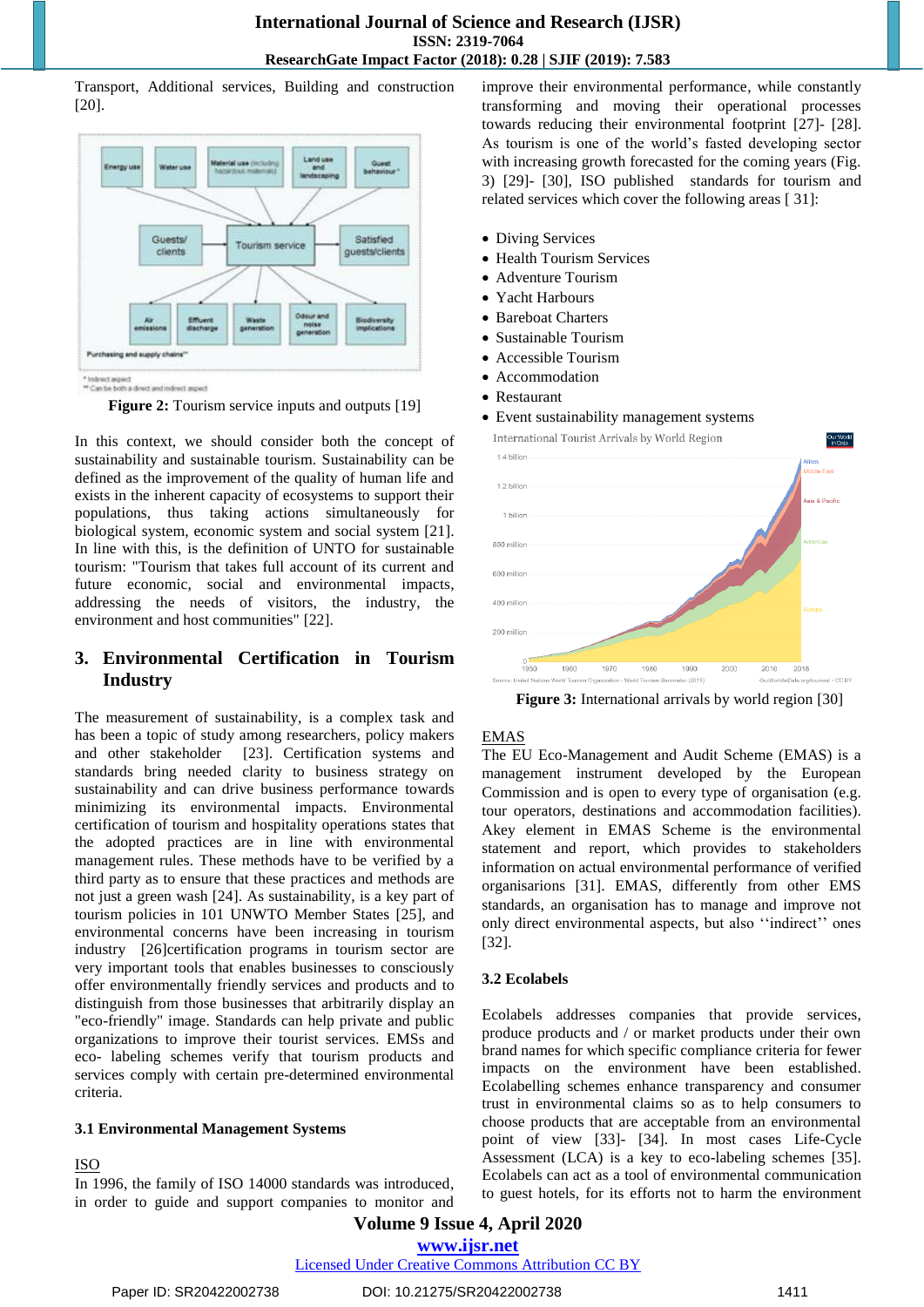#### [36]- [37].

Generic criteria development process for eco-labelling is given in Fig. 4. [38]



**Figure 4:** Generic criteria development process for ecolabelling [38]

#### Known ecolabels schemes are

#### EU Ecolabel

EU-Ecolabel promotes environmental excellence in products and services and provides a framework to hotel managers to the implementation of green practices [36] [39]. Receiving EU Ecolabel Tourist Accommodation, hotel is committed to protecting the environment [40]. Thera are 24 certified hotels in EU and 7 camp sites [41].

#### Green Globe

Green Globe is designed to cover all sectors of the tourism industry [42] and provide standards for the following industry categories [43]:

- Attraction
- Business (Whole Sale / Retail)
- Congress Center, Meeting Venues
- Cruise Ships (River & Ocean)
- Golf Course
- Hotel & Resort
- Meeting & Events
- Organization
- Restaurant
- Spa, Health Center
- Transportation (Mass Transportation, Bus Company, Limousine Service, Car Rental)
- Travel Industry (Tour Operators, Destination Management Company, Meeting & Incentive Industry)

#### Blue Flag

Blue Flag is a voluntary eco-label awarded to beaches, marinas, and sustainable boating tourism operators. Nowadays, has been certified 4573 beaches, marinas and boats in 47 countries [44]. To be awarded a Blue Flag, beaches must meet 33 criteria concerning four categories: environmental education and information, water quality, environmental management, and safety and services; three out of four categories have an environmental focus [45].

#### Green Key

Green Key, is an eco-label for tourism. Interested tourist entrepreneurs must comply with certain ecological requirements. Rewarding the Green Key signal requires that a number of ecological requirements be met. Green Key ecolabel awarded to more than 3, 100 hotels and other establishments in 66 countries [46].

Today, there are criteria for:

- hotels
- hostels
- campings
- conference centers

#### Green Restaurant

To be verified restaurants have to be complied with standards in eight categories [47]:

- Water Efficiency
- Waste Reduction and Recycling
- Sustainable Durable Goods & Building Materials
- Sustainable Food
- Energy
- Reusables & Environmentally Preferable Disposables
- Chemical and Pollution Reduction
- Transparency & Education

# **4. Final Remarks**

A destination tourism product depends on various attributes and one of these are physical and environmental attributes, such as natural attractions, built attractions, accommodation, restaurants climate, social life etc. [48]. Each one of these components may influence consumer choice when selecting a holiday because they contribute to a destination's attractiveness. EMS and ecolabelling as marketing tools have been addressed mainly to green consumers and reflect the change in social attitudes towards the environment, concerning both businesses and consumers. From an entrepreneurial point of view, this phenomenon creates new business opportunities. However, corporations should choose to perform in a sustainable way not just to enhance their brand name or just to take advantage of this trend, but also to contribute to the economic, social and behavioral environments in which they fit it. It is mandatory that companies understand that the long term preservation of the natural environment is totally linked to their own on-going growth.

## **References**

- [1] Ecological Tourism in Europe ETE, "Sustainable Tourism Development in UNESCO Designated Sites in South-Eastern Europe, " *UNESCO*. [Online]. Available: http://portal.unesco.org/es/files/45338/12417872579Intr oduction\_Sustainable\_Tourism.pdf/Introduction\_Sustai nable\_Tourism.pdf. [Accessed: 17-Feb-2020].
- [2] A. Łapko, A. Panasiuk, R. Strulak-Wójcikiewicz, and M. Landowski, "The State of Air Pollution as a Factor Determining the Assessment of a City's Tourist Attractiveness—Based on the Opinions of Polish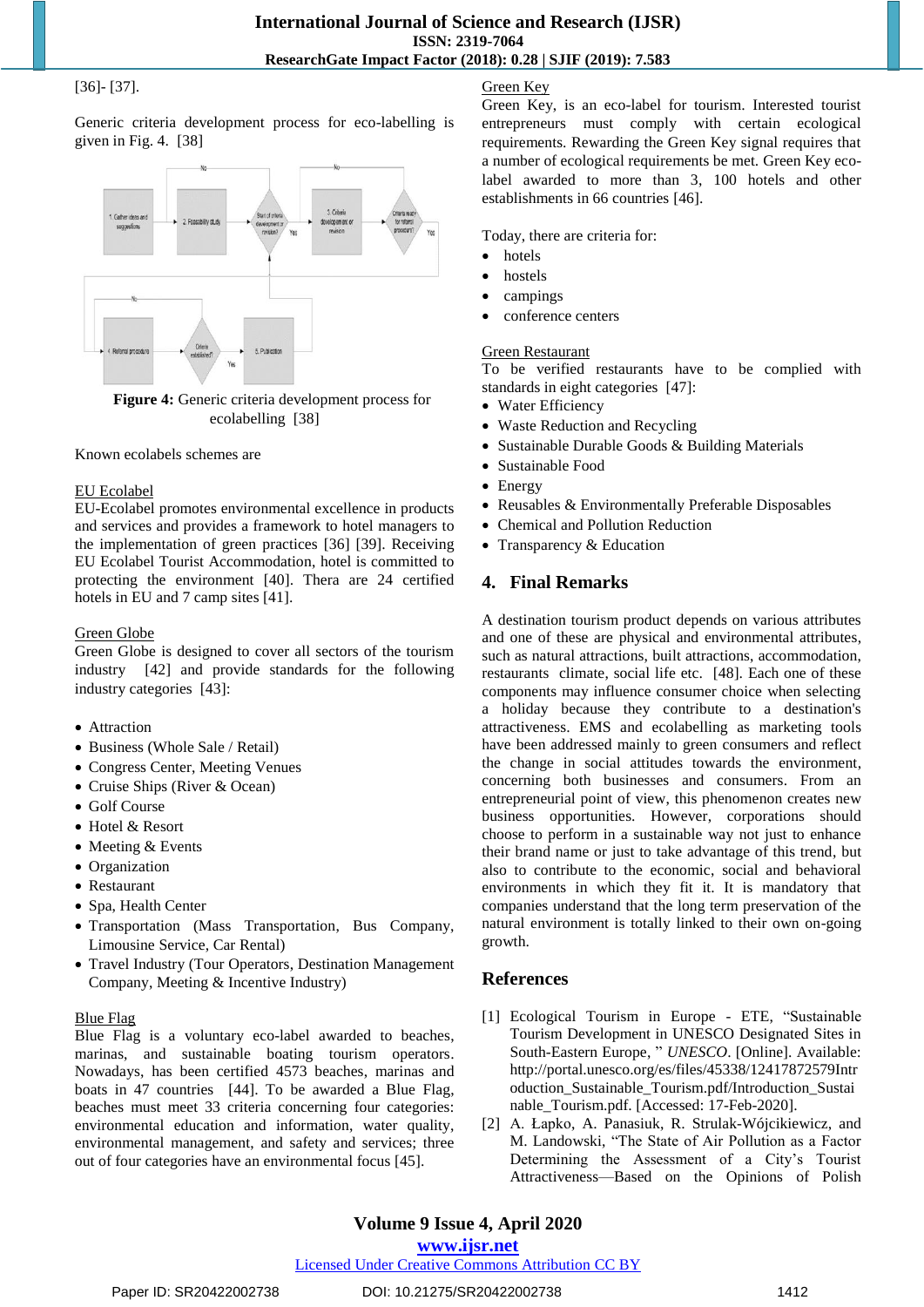Respondents, " Sustainability, vol. 12, no. 4, 2020, doi: 10.3390/su12041466.

- [3] V. May, "Tourism, environment and development: Values, sustainability and stewardship, " *Tourism Management*, vol. 12, no. 2, pp. 112–118, Jun. 1991, doi: 10.1016/0261-5177(91)90065-2.
- [4] T. Mihalič, "Performance of Environmental Resources of a Tourist Destination: Concept and Application, " *Journal of Travel Research*, vol. 52, no. 5, pp. 614–630, Sep. 2013, doi: 10.1177/0047287513478505.
- [5] S. L. J. Smith, "The tourism product, " *Annals of Tourism Research*, vol. 21, no. 3, pp. 582–595, Jan. 1994, doi: 10.1016/0160-7383(94)90121-X.
- [6] ―Tourism, ‖ *European Environment Agency*. [Online]. Available: https://www.eea.europa.eu/soer-2015/europe/tourism. [Accessed: 18-Feb-2020].
- [7] ―UNWTO World Tourism Barometer and Statistical Annex, January 2020, " *UNWTO World Tourism Barometer (English version)*, vol. 18, no. 1, pp. 1–48, Jan. 2020, doi: 10.18111/wtobarometereng.2020.18.1.1.
- [8] L. B. Soiin, "The Stockholm Declaration on the Human Environment, "p. 94.
- [9] "United Nations Conference on the Human Environment (Stockholm Conference), " United *Nations*. [Online]. Available: https://www.un.org/ga/search/view\_doc.asp?symbol=A/ CONF.48/14/REV.1. [Accessed: 18-Feb-2020].
- [10] D. Vallero, "Chapter 3 The Science of Air Pollution," in *Fundamentals of Air Pollution (Fifth Edition)*, D. Vallero, Ed. Boston: Academic Press, 2014, pp. 43–81.
- $[11]$ A. Rishabh and J. Tiwari, "The Integration of Quality Management and Environmental Management - A Review, ‖ *IPEDR*, vol. 75, no. 3, pp. 9–13.
- [12] L. Guo, Y. Xu, G. Liu, and T. Wang, "Understanding Firm Performance on Green Sustainable Practices through Managers' Ascribed Responsibility and Waste Management: Green Self-Efficacy as Moderator, " *Sustainability*, vol. 11, no. 18, p. 4976, Jan. 2019, doi: 10.3390/su11184976.
- [13] R. D. Klassen and C. P. McLaughlin, "TQM and Environmental Excellence in Manufacturing, *Industrial Management & Data Systems*, vol. 93, no. 6, pp. 14–22, Jan. 1993, doi: 10.1108/02635579310040924.
- [14] M. D. Hanna and W. Rocky Newman, "Operations and environment: an expanded focus for TQM, *International Journal of Quality & Reliability Management*, vol. 12, no. 5, pp. 38–53, Jan. 1995, doi: 10.1108/02656719510089984.
- [15]A. Disterheft, S. S. Ferreira da Silva Caeiro, M. R. Ramos, and U. M. de Miranda Azeiteiro, ―Environmental Management Systems (EMS) implementation processes and practices in European higher education institutions – Top-down versus participatory approaches, " *Journal of Cleaner Production*, vol. 31, pp. 80–90, Aug. 2012, doi: 10.1016/j.jclepro.2012.02.034.
- [16] R. 06 US EPA, "Environmental Management Systems (EMS), " *US EPA*, 05-Nov-2014. [Online]. Available: https://www.epa.gov/ems. [Accessed: 18-Feb-2020].
- [17] L. M. S. Campos, "Environmental management systems (EMS) for small companies: a study in Southern Brazil,

‖ *Journal of Cleaner Production*, vol. 32, pp. 141–148, Sep. 2012, doi: 10.1016/j.jclepro.2012.03.029.

- [18] T. Mihalič, "Environmental management of a tourist destination, " *Tourism Management*, vol. 21, no. 1, pp. 65–78, Feb. 2000, doi: 10.1016/S0261-5177(99)00096- 5.
- [19] F. team, "Best Environmental Management Practice in the Tourism Sector, " EU Science Hub - European *Commission*, 11-Sep-2013. [Online]. Available: https://ec.europa.eu/jrc/en/publication/eur-scientificand-technical-research-reports/best-environmentalmanagement-practice-tourism-sector. [Accessed: 18- Feb-2020].
- [20] "COMMISSION DECISION (EU) 2016/ 611 of 15 April 2016 - on the reference document on best environmental management practice, sector environmental performance indicators and benchmarks of excellence for the tourism sector under Regulation (EC) No 1221 / 2009 on the voluntary participation by organisations in a Community eco-management and audit scheme (EMAS) - (notified under document C(2016) 2137),  $"$  p. 43.
- [21] [21] A. E. Fousteris, E. A. Didaskalou, M.-M. H. Tsogas, and D. A. Georgakellos, "The Environmental Strategy of Businesses as an Option under Recession in Greece, " *Sustainability*, vol. 10, no. 12, p. 4399, Dec. 2018, doi: 10.3390/su10124399.
- [22] [22] "Sustainable development | UNWTO." [Online]. Available: https://www.unwto.org/sustainabledevelopment. [Accessed: 18-Feb-2020].
- [23] [23] A. Miola and F. Schiltz, "Measuring sustainable development goals performance: How to monitor policy action in the 2030 Agenda implementation?, *Ecological Economics*, vol. 164, p. 106373, Oct. 2019, doi: 10.1016/j.ecolecon.2019.106373.
- [24] [24] X. Font, "Environmental certification in tourism and hospitality: progress, process and prospects, " *Tourism Management*, vol. 23, no. 3, pp. 197–205, Jun. 2002, doi: 10.1016/S0261-5177(01)00084-X.
- [25] [25] World Tourism Organization (UNWTO), Ed., *International Tourism Highlights, 2019 Edition*. World Tourism Organization (UNWTO), 2019.
- [26] [26] W. W. Chan and K. Ho, "Hotels' environmental management systems (ISO 14001): creative financing strategy, " *International Journal of Contemporary Hospitality Management*, vol. 18, no. 4, pp. 302–316, Jan. 2006, doi: 10.1108/09596110610665311.
- [27] [27] K. A. Babakri, R. A. Bennett, and M. Franchetti, ―Critical factors for implementing ISO 14001 standard in United States industrial companies, " *Journal of Cleaner Production*, vol. 11, no. 7, pp. 749–752, Nov. 2003, doi: 10.1016/S0959-6526(02)00146-4.
- $[28]$   $[28]$  P. Castka and M. A. Balzarova, "The impact of ISO 9000 and ISO 14000 on standardisation of social responsibility—an inside perspective, " International *Journal of Production Economics*, vol. 113, no. 1, pp. 74–87, May 2008, doi: 10.1016/j.ijpe.2007.02.048.
- [29] [29] "Tourism-WTTC-Global-Economic-Impact-Trends-2019.pdf, ‖ *World Travel & Tourism Council's (WTTC)*. [Online]. Available: https://www.wttc.org/- /media/files/reports/economic-impact-research/regions-2019/world2019.pdf. [Accessed: 20-Feb-2020].

# **Volume 9 Issue 4, April 2020**

# **www.ijsr.net**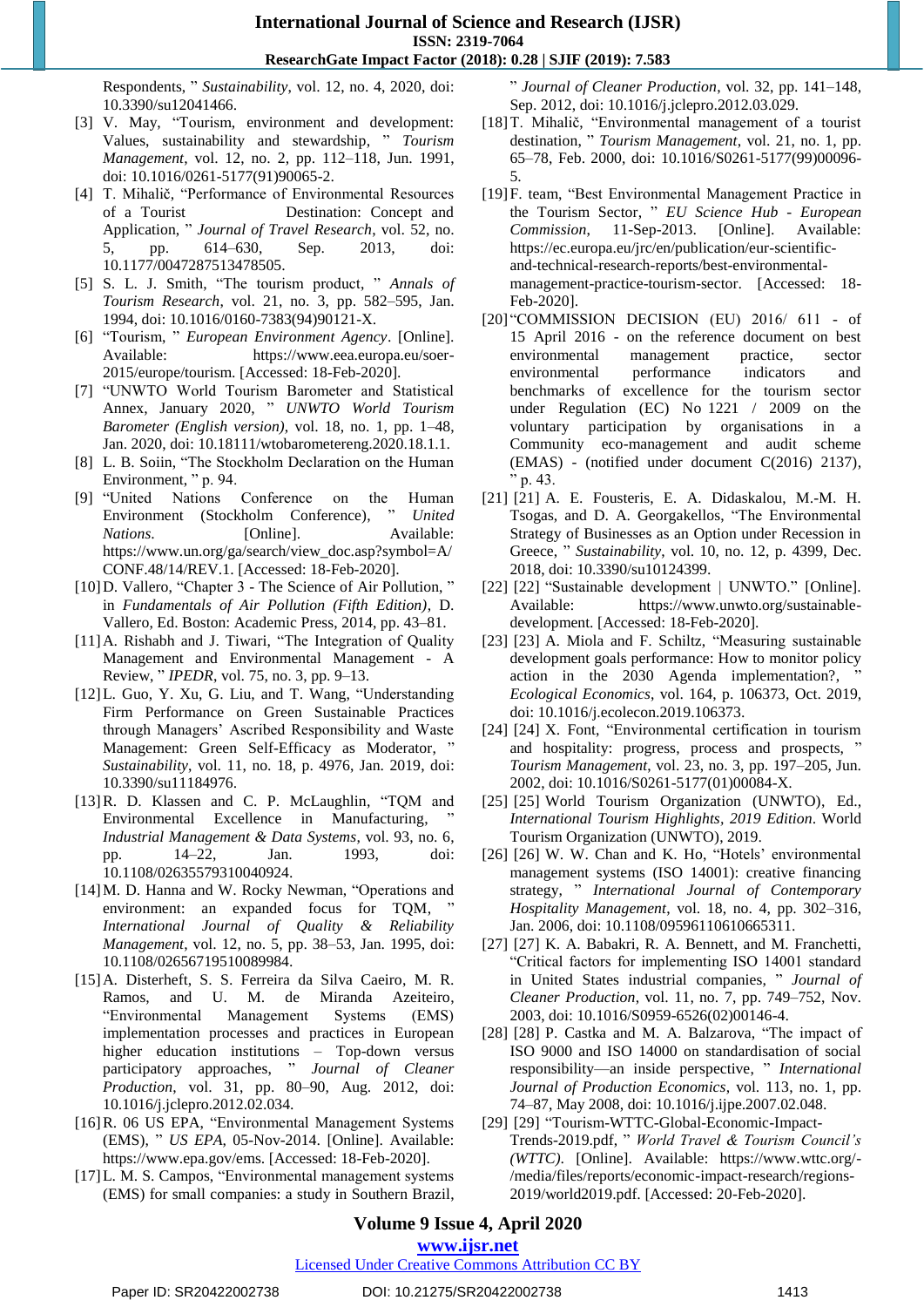- [30] [30] "International Tourist Arrivals by World Region," *Our World in Data*. [Online]. Available: https://ourworldindata.org/grapher/international-touristarrivals-by-world-region. [Accessed: 20-Feb-2020].
- [31] "EMAS Environment European Commission." [Online]. Available: https://ec.europa.eu/environment/emas/index\_en.htm. [Accessed: 20-Feb-2020].
- [32] F. Iraldo, F. Testa, and M. Frey, "Is an environmental management system able to influence environmental and competitive performance? The case of the ecomanagement and audit scheme (EMAS) in the European union, "*Journal of Cleaner Production*, vol. 17, no. 16, pp. 1444–1452, Nov. 2009, doi: 10.1016/j.jclepro.2009.05.013.
- [33] J. Thøgersen, P. Haugaard, and A. Olesen, "Consumer responses to ecolabels, " *European Journal of Marketing*, vol. 44, no. 11/12, pp. 1787–1810, Jan. 2010, doi: 10.1108/03090561011079882.
- [34] OECD, "Environmental labelling and information schemes." [Online]. Available: https://www.oecd.org/env/policy-persectivesenvironmental-labelling-and-information-schemes.pdf. [Accessed: 20-Feb-2020].
- [35]K. M. R. Taufique, C. Siwar, B. Talib, F. H. Sarah, and N. Chamhuri, "Synthesis of Constructs for Modeling Consumers' Understanding and Perception of Eco-Labels, " *Sustainability*, vol. 6, no. 4, pp. 2176–2200, Apr. 2014, doi: 10.3390/su6042176.
- [36] "The role of environmental practices and communication on guest loyalty: Examining EU-Ecolabel in Portuguese hotels | Elsevier Enhanced Reader." [Online]. Available: https://reader.elsevier.com/reader/sd/pii/S09596526193 25090?token=A276E5AF268C72B3EBF6051B30098A D2676F463CFE0F6F5FF724885399F043596AEA6CB 66249515A82210E720FCDC7FB. [Accessed: 22-Feb-2020].
- [37]Y. Yılmaz, E. Üngüren, and Y. Y. Kaçmaz, ―Determination of Managers' Attitudes Towards Eco-Labeling Applied in the Context of Sustainable Tourism and Evaluation of the Effects of Eco-Labeling on Accommodation Enterprises, " Sustainability, vol. 11, no. 18, p. 5069, Jan. 2019, doi: 10.3390/su11185069.
- [38] C. Bratt, S. Hallstedt, K.-H. Robèrt, G. Broman, and J. Oldmark, "Assessment of eco-labelling criteria development from a strategic sustainability perspective, ‖ *Journal of Cleaner Production*, vol. 19, no. 14, pp. 1631–1638, Sep. 2011, doi: 10.1016/j.jclepro.2011.05.012.
- [39] G. L. Baldo, G. Cesarei, S. Minestrini, and L. Sordi, "6 - The EU Ecolabel scheme and its application to construction and building materials, " in *Eco-efficient Construction and Building Materials*, F. Pacheco-Torgal, L. F. Cabeza, J. Labrincha, and A. de Magalhães, Eds. Woodhead Publishing, 2014, pp. 98– 124.
- [40] "EU Ecolabel Environment European Commission." [Online]. Available: https://ec.europa.eu/environment/ecolabel/index\_en.htm . [Accessed: 23-Feb-2020].
- [41] "EU Ecolabel: EU Ecolabel Hotels and campsites -European Commission." [Online]. Available:

http://ec.europa.eu/ecat/hotels-campsites/en. [Accessed: 23-Feb-2020].

- [42]R. Harris, P. Williams, and T. Griffin, *Sustainable Tourism*. Routledge, 2012.
- [43] "Green Globe Certification, " Green Globe. [Online]. Available: https://greenglobe.com/green-globecertification/. [Accessed: 23-Feb-2020].
- [44] "Blue Flag, " Blue Flag. [Online]. Available: https://www.blueflag.global. [Accessed: 23-Feb-2020].
- [45]S. Zielinski and C. M. Botero, "Myths, misconceptions" and the true value of Blue Flag, " Ocean & Coastal *Management*, vol. 174, pp. 15–24, May 2019, doi: 10.1016/j.ocecoaman.2019.03.012.
- [46] "Green Key, " Green Key. [Online]. Available: https://www.greenkey.global. [Accessed: 23-Feb-2020].
- [47] "Green Restaurant Association Certification Standards, ‖ *Green Restaurant*. [Online]. Available: https://www.dinegreen.com/certification-standards. [Accessed: 24-Feb-2020].
- [48] A. M. Benur and B. Bramwell, "Tourism product development and product diversification in destinations, ‖ *Tourism Management*, vol. 50, pp. 213–224, Oct. 2015, doi: 10.1016/j.tourman.2015.02.005.

# **Author Profile**

**Dr. Christina Milioti** is an adjunct assistant professor at the Department of Civil Engineering of the University of West Attica. She holds a Diploma in Civil Engineering from the National Technical University of Athens (NTUA), a MSc degree in Mathematics of Production and Finance from the Athens University of Economics and Business and a PhD from NTUA in the research area of transport demand analysis. Her areas of research and expertise involve econometric transport modeling, travel behavior and statistics, transport economics, traffic and transport surveys and supply chain management. Since 2007 she works as a researcher in the Department of Transportation Planning and Engineering of NTUA and has participated in various research projects, focusing on public transportation operations, urban mobility, congestion pricing and logistics. Moreover, she has published more than 40 papers in scientific journals and peerreviewed academic conferences.

**Dr. Antreas Fousteris** holds a Ph.D from the University of Piraeus-Greece, Department of Business Administration and a Master's Degree in Industrial and Management Systems with specialization in Energy Management and Environment, from Department of Chemical Engineering, National Technical University of Athens and Department of Industrial Management and Technology, University of Piraeus, and a Master's Degree in Business Administration (Executive-MBA) from Department of Business Administration, University of Piraeus. His research interests include Ecological Economics, Energy Economics, Environmental Sustainability, Environmental Strategy, Innovation, Economic Growth, Microeconomics and Macroeconomics.

**Dr. Eleni Didaskalou** is an Assistant Professor at the University of Piraeus, Department of Business Administration. Her research interests include Technology Systems, Energy Management, Environmental Management, Entrepreneurship and Sustainable Development, Sustainable Tourism Development. She has published her research in journals such as Sustainability, Energies, Urban Science, Anatolia: An International Journal of Tourism and Hospitality Research. She a reviewer in scientific international Journals.

# **Volume 9 Issue 4, April 2020**

**www.ijsr.net**